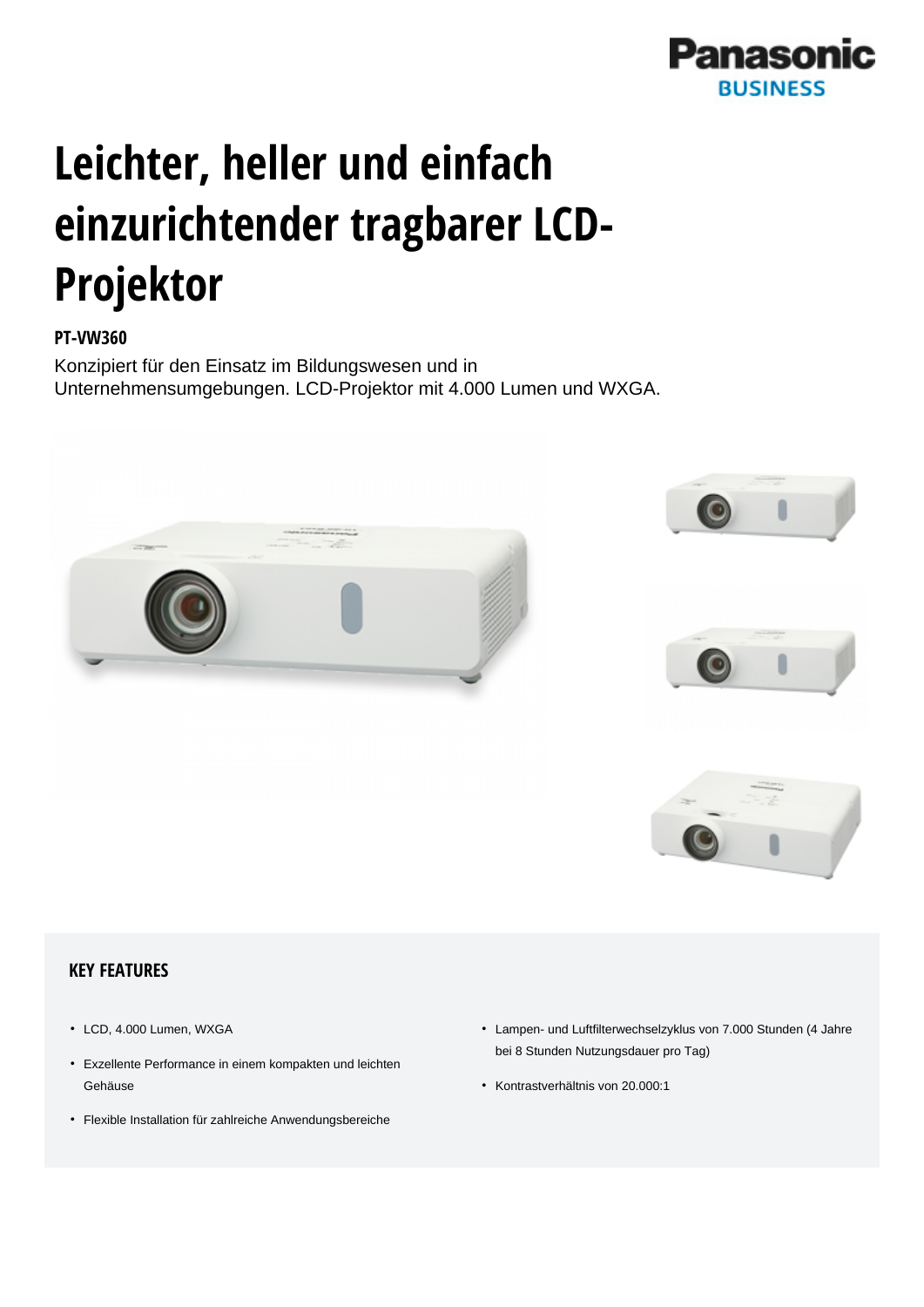



### **SPECIFICATIONS**

| <b>Brightness</b>                                 | 4 000 lumens                                                                                                                                 |
|---------------------------------------------------|----------------------------------------------------------------------------------------------------------------------------------------------|
| <b>Resolution</b>                                 | <b>WXGA</b>                                                                                                                                  |
| <b>Technology</b>                                 | <b>LCD</b>                                                                                                                                   |
| LCD panel   Panel size (mm)                       | 15.0 mm (16:10 aspect ratio)                                                                                                                 |
| LCD panel   Panel size (inch)                     | 0.59 inch (16:10 aspect ratio)                                                                                                               |
| <b>LCD Panel   Display Method</b>                 | Transparent LCD panel (x 3, R/G/B)                                                                                                           |
| <b>LCD Panel   Pixels</b>                         | 1,024,000 (1280 x 800) pixels                                                                                                                |
| Lens                                              | Manual zoom (1.6x) (throw ratio: 1.18 - 1.90:1), manual focus, F 1.60 - 1.90, f<br>15.31 - 26.24 mm                                          |
| Screen size (diagonal) (mm)                       | 0.76 - 7.62 m, 16:10 aspect ratio                                                                                                            |
| Screen size (diagonal) (inch)                     | 30 - 300 inch, 16:10 aspect ratio                                                                                                            |
| <b>Resolution</b>                                 | 1280 x 800 pixels<br>(Input signals that exceed this resolution will be converted to 1280 x 800 pixels)                                      |
| Brightness*1                                      | 4,000 lm (input signals: PC, lamp power: NORMAL, picture mode:<br>Dynamic, Iris: Off, Daylight View: Off, Auto Power Save: Off)              |
| Lamp                                              | 240 W x 1 lamp                                                                                                                               |
| Lamp   Lamp replacement cycle                     | NORMAL: 5,000 hours / ECO: 7,000 hours                                                                                                       |
| Center-to-Corner Uniformity*1                     | 85 %                                                                                                                                         |
| Contrast*1                                        | 20,000:1 (Full On/Off) (input signals: PC, lamp power: NORMAL, picture mode:<br>Dynamic, Iris: On, Daylight View: Off, Auto Power Save: Off) |
| <b>Optical Axis Shift</b>                         | 49:1 (fixed)                                                                                                                                 |
| Keystone Correction Range                         | Vertical: ±35° (±30° when using AUTO) (maximum value of WXGA input)<br>Horizontal: ±35° (maximum value of WXGA input)                        |
| <b>Installation</b>                               | Ceiling/floor, front/rear                                                                                                                    |
| Terminals   HDMI In                               | HDMI 19-pin x 2 (compatible with HDCP, Deep Color), audio signal: linear PCM<br>(sampling frequencies: 48 kHz, 44.1 kHz, 32 kHz)             |
| Terminals   Computer 1 In                         | D-sub HD 15-pin (female) x 1 (RGB/YPBPR/YCBCR)                                                                                               |
| Terminals   COMPUTER 2 IN /<br><b>MONITOR OUT</b> | D-sub HD 15-pin (female) x 1 (RGB), (input/output selectable using on-screen<br>menu)                                                        |
| Terminals   Video In                              | Pin jack x 1 (Composite VIDEO)                                                                                                               |
| Terminals   Audio In 1                            | M3 x 1 (L-R x 1)                                                                                                                             |
| Terminals   Audio In 2                            | M3 $\times$ 1 (L-R $\times$ 1) for audio input or for microphone connection (variable)                                                       |
| Terminals   Audio In 3                            | Pin jack $x$ 2 (L, R $x$ 1)                                                                                                                  |
| Terminals   Audio Out                             | $M3 \times 1$ (L-R $\times$ 1) for output (variable)                                                                                         |
| Terminals   LAN                                   | RJ-45 x 1 (for network connection, 10BASE-T/100BASE-TX, compliant with<br>PJLink™)                                                           |
| Terminals   Serial In                             | D-sub 9-pin (female) x 1 for external control (RS-232C compliant)                                                                            |
| Terminals   USB-Type A                            | Memory Viewer / Wireless Module (DC 5 V, max 500 mA)                                                                                         |
| Terminals   USB-Type B                            | For USB Display                                                                                                                              |
| <b>Power Supply</b>                               | AC 100 - 240 V, 50 Hz/60 Hz                                                                                                                  |